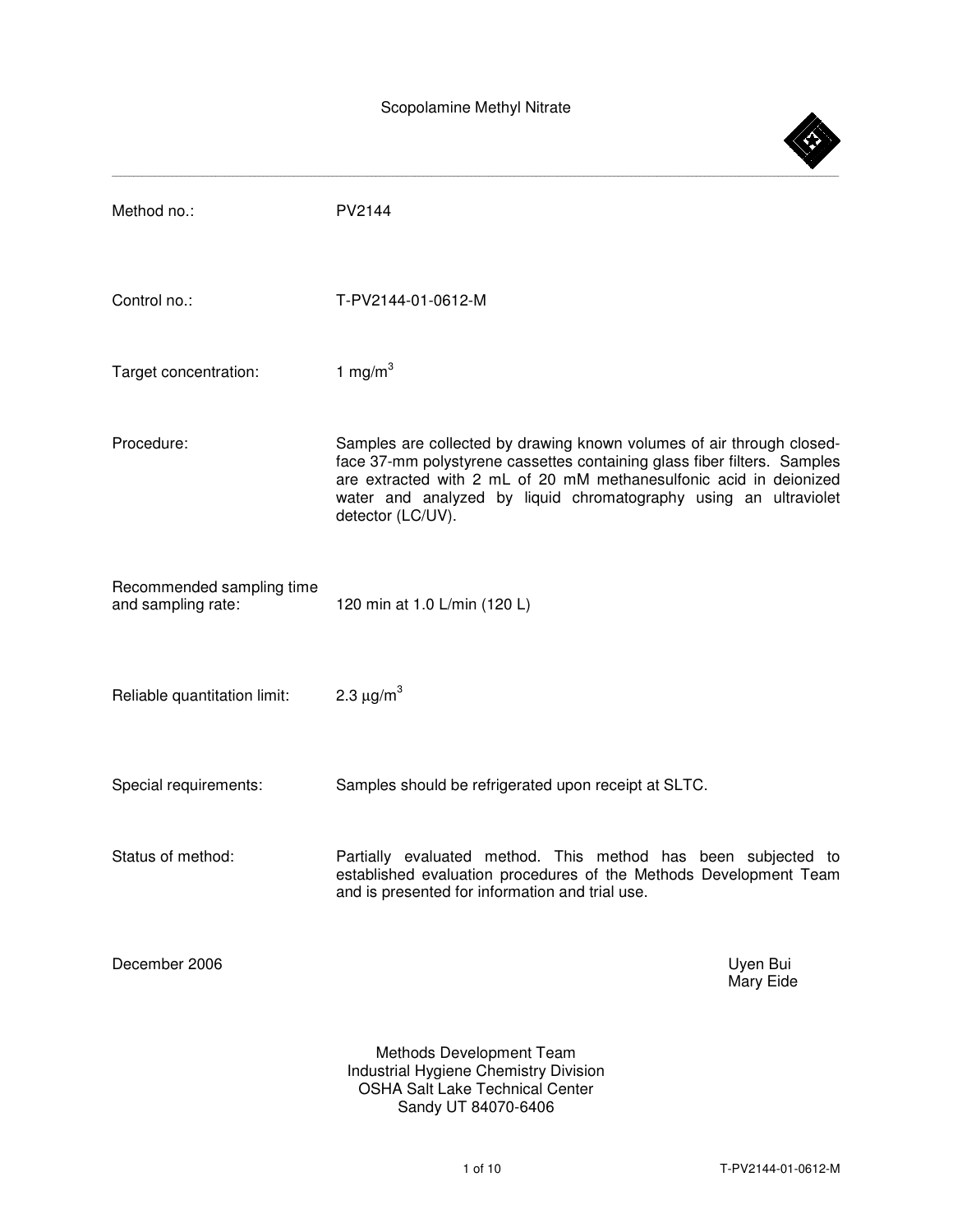# 1. General Discussion

 For problems with accessibility in using figures and illustrations in this method, please contact OSHA Salt Lake Technical Center at (801) 233-4900. These procedures were designed and tested for internal use by OSHA personnel. Mention of any company name or commercial product does not constitute endorsement by OSHA.

- 1.1 Background
	- 1.1.1 History

Air samples collected using glass fiber filters (GFF) were received at OSHA SLTC with requested analysis for scopolamine methyl nitrate. This partially-validated work was performed because SLTC had no sampling and analytical method for scopolamine methyl nitrate. The analysis by liquid chromatography using a UV detector at 217 nm was tried and found to be effective. Scopolamine methyl nitrate is a salt that disassociates in most solvents in which it is soluble. The nitrate group has a response at 217 nm, resulting in two peaks on the chromatogram, one for the nitrate and the other for the methylscopolamine. Because nitrate commonly appears in the workplace environment, and is a contaminant on GFFs, the peak for methylscopolamine was used for quantitation. Extraction and retention studies showed good recoveries. The 15 day storage study showed an average recovery of 93.6% for refrigerated samples and 86.4% for ambient samples.

 1.1.2 Toxic effects (This section is for information only and should not be taken as the basis of OSHA policy.) $1$ 

 Scopolamine methyl nitrate is a drug used as an anticholinergic agent to treat motion sickness, as an adjunct in treating duodenal and gastric ulcers, and to treat infantile colic. Adverse effects include dry mouth, difficulty in swallowing and speaking, thirst, dilated pupils, loss of focus, sensitivity to light, skin flushing and dryness, temporary slowing of heart rate followed by rapid heart rate with palpitations and irregularities in rhythm, chest pain, and dizziness. Overdose may result in rapid breathing, high fever, restlessness, confusion, paranoia, psycosis, hallucinations, delirium, seizures, and rash on the torso and face. Severe overdose depresses the central nervous system causing lack of coordination, drowsiness, stupor, unconsciousness, coma, stoppage of circulation followed by death. The Canada-Saskatchewan Occupational Health and Safety Regulations for scopolamine methyl nitrate are a 3 mg/m<sup>3</sup> TWA and a 6 mg/m<sup>3</sup> STEL.

The normal adult dosage for scopolamine methyl nitrate is 1.25 mg. $^2$ 

1.1.3 Workplace exposure $3$ 

 Workers are exposed to scopolamine methyl nitrate in compounding and packaging pharmaceutical formulations of the drug.

1.1.4 Physical properties and other descriptive information<sup>4</sup>

 $\frac{1}{1}$ Material Safety Data Sheet: hyoscine methonitrate, Chemwatch, Victoria, Australia, (accessed 9/17/06).

<sup>2</sup> Arky, R., Physicians' Desk Reference, 51<sup>st</sup> ed., Medical Economics Company: Montvale NJ, 1997, p. 972.

<sup>3</sup> Lewis, R., Hawley's Condensed Chemical Dictionary, 14<sup>th</sup> ed., John Wiley & Sons Inc.: New York, 2001, p. 58.

<sup>4</sup> MSDS (-)scopolamine methyl nitrate, http://www.sigmaaldrich.com/catalog/search/ProductDetail/SIGMA/S2250 (accessed 8/28/2006)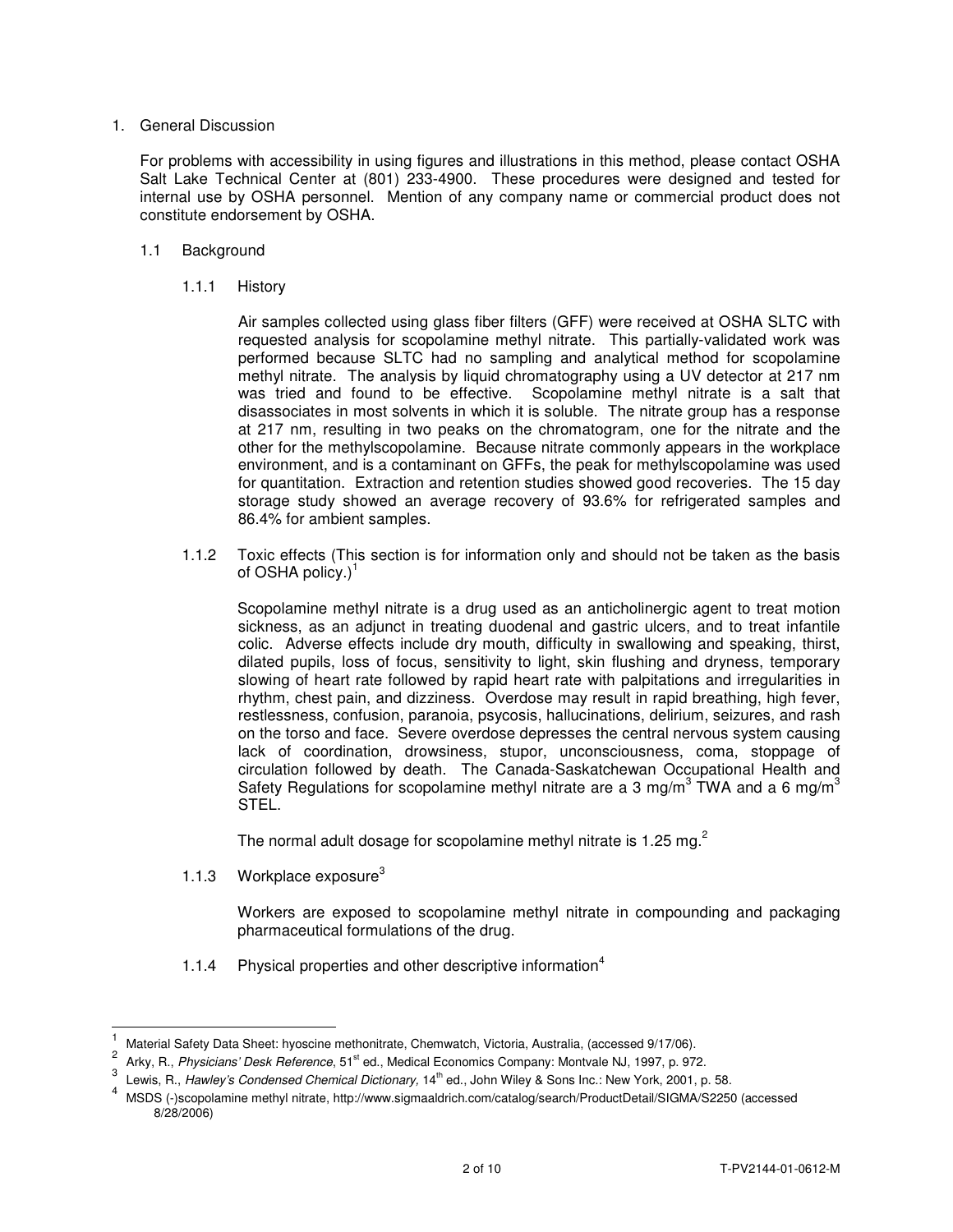| synonyms:           | hyoscine methonitrate; hyoscine methyl nitrate; methylscopolamine<br>nitrate; methscopolamine nitrate |
|---------------------|-------------------------------------------------------------------------------------------------------|
| $IMIS5$ :           | S <sub>150</sub>                                                                                      |
| CAS number:         | 6106-46-3                                                                                             |
| molecular weight:   | 380.39                                                                                                |
| appearance:         | white to cream solid                                                                                  |
|                     | molecular formula: $C_{17}H_{21}NO_4$ •CH <sub>3</sub> NO <sub>3</sub> or $C_{18}H_{24}N_2O_7$        |
| odor:               | faint amine                                                                                           |
| solubility:         | soluble in water, alcohol, and acetonitrile                                                           |
| structural formula: |                                                                                                       |



\_\_\_\_\_\_\_\_\_\_\_\_\_\_\_\_\_\_\_\_\_\_\_\_\_\_\_\_\_\_\_\_\_\_\_\_\_\_\_\_\_\_\_\_\_\_\_\_\_\_\_\_\_\_\_\_\_\_\_\_\_\_\_\_\_\_\_\_\_\_\_\_\_\_\_\_\_\_\_\_\_\_\_\_ This method was evaluated according to the OSHA SLTC "Evaluation Guidelines for Air Sampling Methods Utilizing Chromatographic Analysis"<sup>6</sup>. The Guidelines define analytical parameters, specify required laboratory tests, statistical calculations and acceptance criteria. The analyte air concentrations throughout this method are based on the recommended sampling and analytical parameters. \_\_\_\_\_\_\_\_\_\_\_\_\_\_\_\_\_\_\_\_\_\_\_\_\_\_\_\_\_\_\_\_\_\_\_\_\_\_\_\_\_\_\_\_\_\_\_\_\_\_\_\_\_\_\_\_\_\_\_\_\_\_\_\_\_\_\_\_\_\_\_\_\_\_\_\_\_\_\_\_\_\_\_\_\_\_\_\_\_\_\_\_\_\_\_\_\_\_\_\_\_\_\_\_\_\_\_\_\_\_\_\_\_\_\_\_\_\_\_\_\_\_\_\_\_\_\_\_\_\_\_\_\_\_\_\_\_\_\_\_\_\_\_\_\_\_\_\_\_\_\_\_\_\_\_\_\_\_\_\_\_\_\_\_\_\_\_\_

1.2 Detection limit of the overall procedure (DLOP) and reliable quantitation limit (RQL)

 The DLOP is measured as mass per sample and expressed as equivalent air concentration, based on the recommended sampling parameters. Ten samplers were spiked with equally descending increments of scopolamine methyl nitrate, such that the highest sampler loading was 1 µg. This is the amount spiked on a sampler that would produce a peak approximately 10 times the response for a sample blank. These spiked samplers were analyzed with the recommended analytical parameters, and the data obtained used to calculate the required parameters (standard error of estimate (SEE) and slope) for the calculation of the DLOP. The slope was 6729 and the SEE was 180.6. The RQL is considered the lower limit for precise quantitative measurements. It is determined from the regression line parameters obtained for the calculation of the DLOP, providing 75% to 125% of the analyte is recovered. The DLOP and RQL were 0.08  $\mu$ g (0.66  $\mu$ g/m<sup>3</sup>) and 0.27  $\mu$ g (2.3  $\mu$ g/m<sup>3</sup>), respectively. The recovery at the RQL was 96.5%.

 5 OSHA Chemical Sampling Information. http://www.osha.gov/dts/chemicalsampling/toc/toc\_chemsamp.html (accessed 8/28/2006).

<sup>6</sup> Burright, D.; Chan, Y.; Eide, M.; Elskamp, W.; Rose, M.; Evaluation Guidelines For Air Sampling Methods Utilizing Chromatographic Analysis. http://www.osha.gov/dts/sltc/methods/chromguide/index.html (accessed 3/15/06), OSHA Salt Lake Technical Center, U.S. Department of Labor: Salt Lake City, UT, 1999.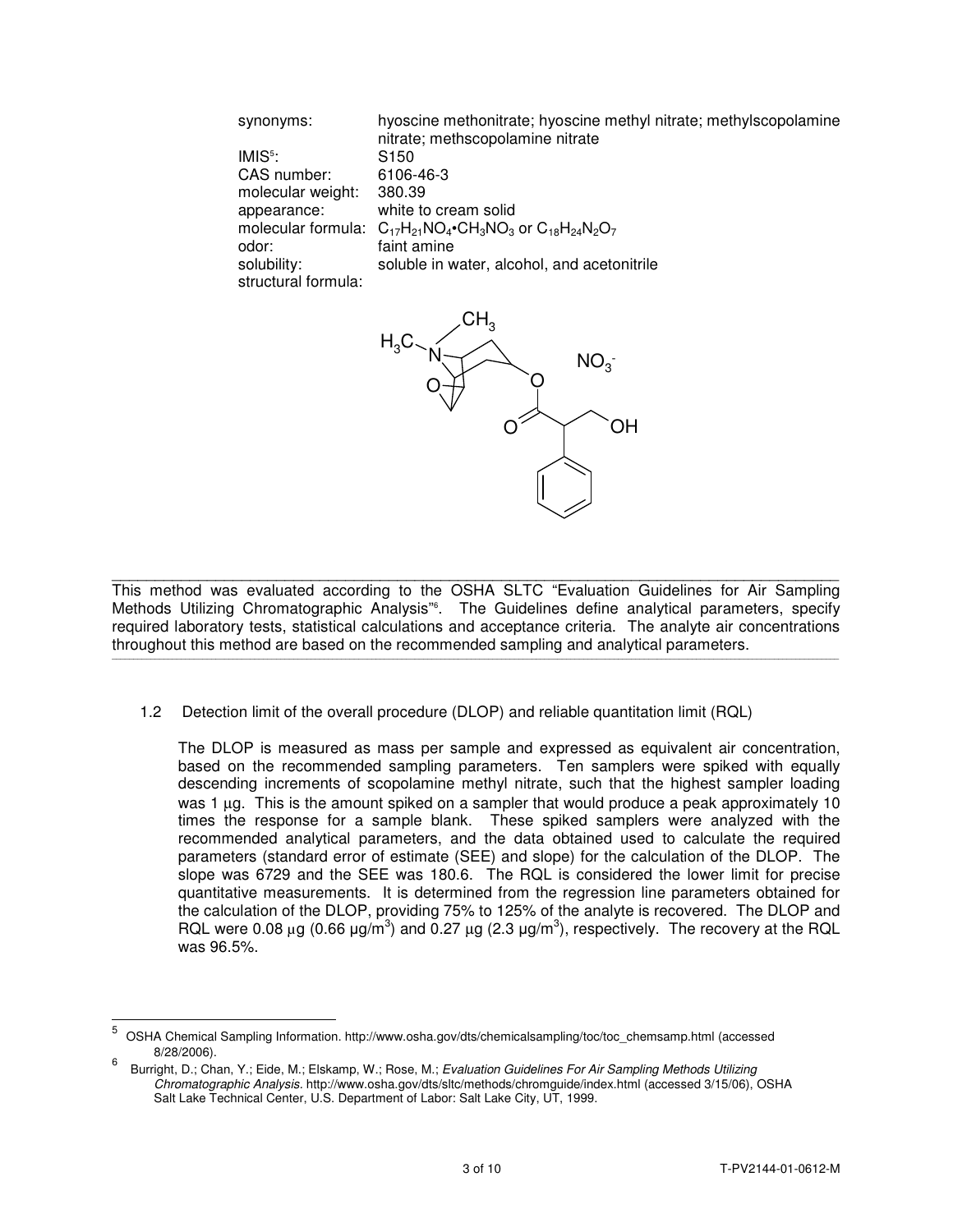| Table 1.2.1<br>Detection Limit of the Overall Procedure<br>for Scopolamine Methyl Nitrate |                                  |                    | 6000 |                                                 |     |     |                               |     | Ω   |
|-------------------------------------------------------------------------------------------|----------------------------------|--------------------|------|-------------------------------------------------|-----|-----|-------------------------------|-----|-----|
| mass per sample<br>(µg)                                                                   | area counts<br>$(\mu V \cdot s)$ | Area Counts (µV-s) | 4000 |                                                 |     |     |                               |     |     |
| 0.0                                                                                       | 0                                |                    |      |                                                 |     |     |                               |     |     |
| 0.1                                                                                       | 615                              |                    |      |                                                 |     |     |                               |     |     |
| 0.2                                                                                       | 1157                             |                    | 2000 |                                                 |     |     |                               |     |     |
| 0.3                                                                                       | 1779                             |                    |      |                                                 |     |     |                               |     |     |
| 0.4                                                                                       | 2474                             |                    |      |                                                 |     |     |                               |     |     |
| 0.5                                                                                       | 3076                             |                    |      | <b>DLOP</b>                                     | RQL |     |                               |     |     |
| 0.6                                                                                       | 3621                             |                    | 0    | 0.2                                             |     | 0.4 | 0.6                           | 0.8 | 1.0 |
| 0.7                                                                                       | 4322                             |                    |      |                                                 |     |     |                               |     |     |
| 0.8                                                                                       | 5091                             |                    |      |                                                 |     |     | Mass (µg) per Sample          |     |     |
| 0.9                                                                                       | 6102                             |                    |      |                                                 |     |     |                               |     |     |
| 1.0                                                                                       | 6807                             |                    |      | Figure 1.2.1.                                   |     |     | Plot of data to determine the |     |     |
|                                                                                           |                                  |                    |      | DLOP/RQL for scopolamine methyl nitrate. $(y =$ |     |     |                               |     |     |

Below is a chromatogram of scopolamine methyl nitrate at the RQL of 0.27 µg/sample. The recovery at the RQL was 96.5%.

6729x - 179; SEE = 180.6)



Figure 1.2.2. Chromatogram of the scopolamine methyl nitrate analytical standard near the RQL. (Key:  $1 =$ methylscopolamine)

#### 2. Sampling Procedure

All safety practices that apply to the work area being sampled should be followed. The sampling equipment should be attached to the worker in such a manner that it will not interfere with work performance or safety.

#### 2.1 Apparatus

Samples are collected using a personal sampling pump calibrated, with the sampling device attached, to within ±5% of the recommended flow rate.

Samples are collected with 37-mm polystyrene cassettes containing glass fiber filters. For this evaluation, glass fiber filters were purchased from Pall Corporation, Ann Arbor, MI. (Catalog no. 61652, lot 53471).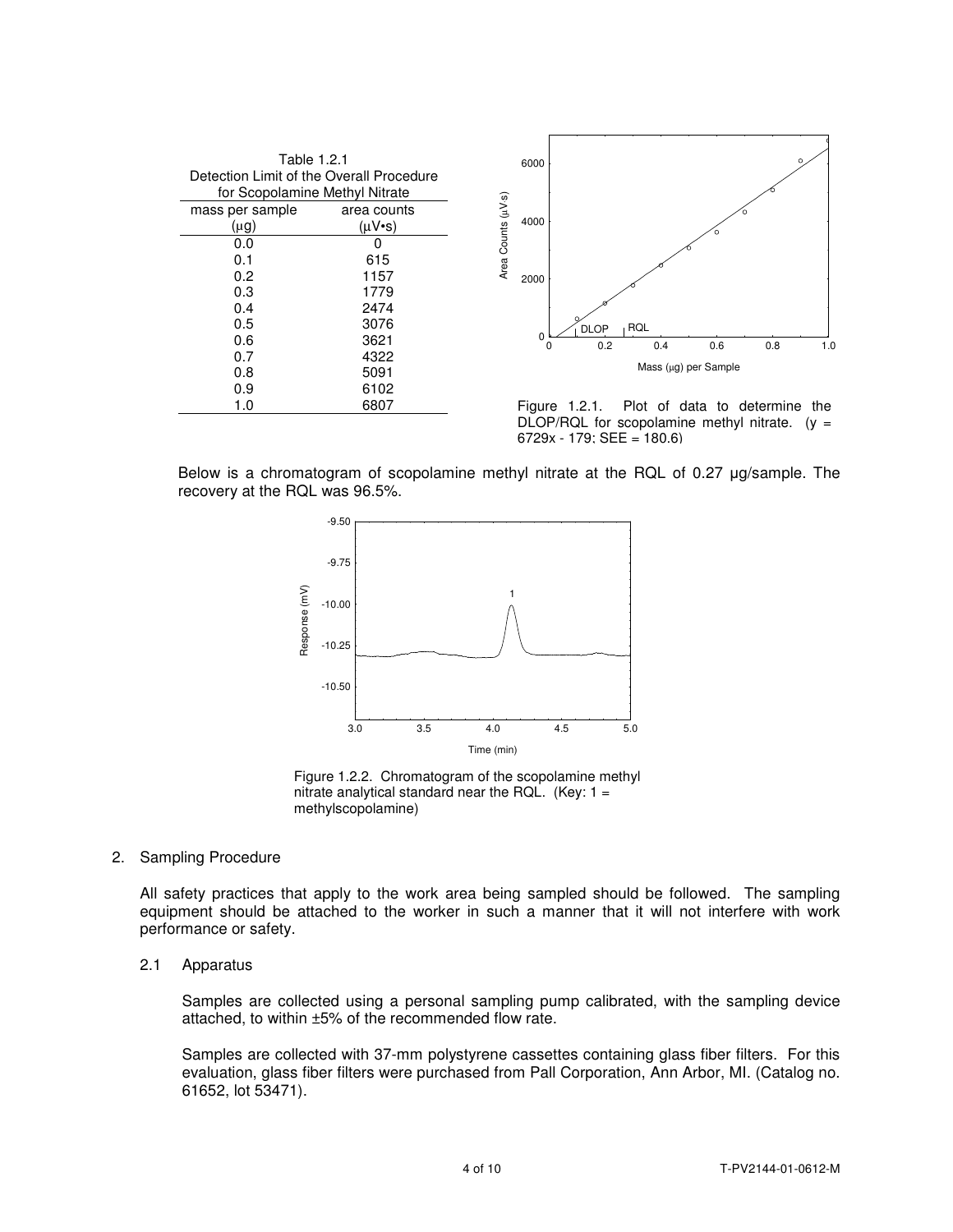# 2.2 Reagents

None required

# 2.3 Technique

Immediately before sampling, remove both end plugs from the cassette. All glass fiber filters should be from the same lot.

 Attach the cassette to the sampling pump so that it is in an approximately vertical position with the inlet facing down during sampling near the worker's breathing zone. Position the sampling pump, cassette, and tubing so it does not impede work performance or safety.

Air being sampled should not pass through any hose or tubing before entering the cassette.

 After sampling for the appropriate time, remove the sample, and replace both end plugs. Wrap each sample end-to-end with a Form OSHA-21 seal.

Submit at least one blank sample with each set of samples, making sure that it is from the same lot as the filters used for sampling. Handle the blank sampler in the same manner as the other samples except draw no air through it.

Record sample volumes (in liters of air) for each sample and any potential interferences.

Submit the samples to the laboratory for analysis as soon as possible after sampling. If delay is unavoidable, store the samples at refrigerator temperature. Ship any bulk samples separate from the air samples.

2.4 Extraction efficiency

 The extraction efficiency was determined by spiking 24 GFFs with scopolamine methyl nitrate at 0.1 to 2 times the target concentration. These samples were stored overnight at ambient temperature and then extracted for 30 minutes using a lab shaker, and analyzed. The wet extraction efficiency was determined at 1 x the target concentration by spiking the analyte onto GFF that had 120-L humid air (80% RH at 23 °C) drawn through them. The mean extraction efficiency over the studied range was 99.6%. The wet recoveries were similar to the mean recoveries.

| Table 2.4<br>Extraction Efficiency (%) of Scopolamine Methyl Nitrate |                  |       |               |       |       |       |  |
|----------------------------------------------------------------------|------------------|-------|---------------|-------|-------|-------|--|
| level                                                                |                  |       | sample number |       |       | mean  |  |
| x target<br>concn                                                    | µg per<br>sample | 1     | 2             | 3     | 4     |       |  |
| 0.1                                                                  | 12               | 100.2 | 100.1         | 98.4  | 98.3  | 99.3  |  |
| 0.25                                                                 | 30               | 102.2 | 99.0          | 98.7  | 101.3 | 100.3 |  |
| 0.5                                                                  | 60               | 97.0  | 99.4          | 100.3 | 101.2 | 99.5  |  |
| 1.0                                                                  | 120              | 98.9  | 101.3         | 97.6  | 99.8  | 99.4  |  |
| 1.5                                                                  | 180              | 101.7 | 100.3         | 97.5  | 98.4  | 99.5  |  |
| 2.0                                                                  | 240              | 98.5  | 101.0         | 97.6  | 101.8 | 99.7  |  |
| $1.0$ (wet)                                                          | 120              | 101.2 | 98.5          | 99.5  | 100.7 | 100.0 |  |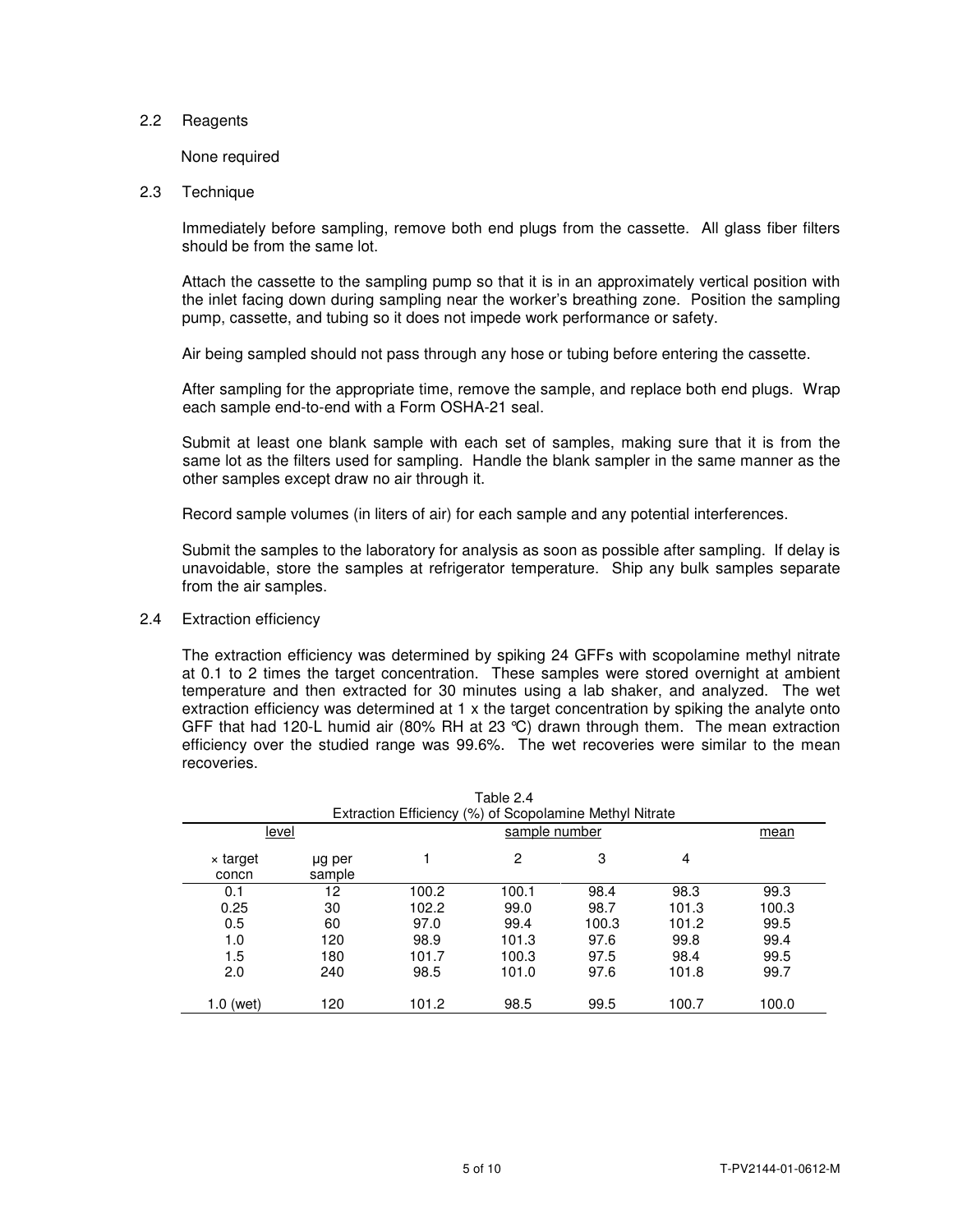# 2.5 Retention efficiency

Six GFFs were spiked with 240  $\mu$ g (2.0 mg/m<sup>3</sup> based on 120-L air volume) of scopolamine methyl nitrate. These filters were each placed in a separate 37-mm polystyrene cassette. This cassette containing the spiked filter was placed in a sampling train with a second cassette containing an unspiked GFF. These sampling trains each had 120-L humid air (78% relative humidity at 23°C) pulled through them at 1.0 L/min. The samples were extracted and analyzed. The mean recovery was 99.3%. There was no analyte found on the filters of the back-up cassette of any of the sampling trains.

| Retention Efficiency (%) of Scopolamine Methyl Nitrate |               |      |       |      |       |      |      |
|--------------------------------------------------------|---------------|------|-------|------|-------|------|------|
| section                                                | sample number |      |       |      |       |      | mean |
|                                                        |               |      |       | Δ    |       |      |      |
| spiked GFF                                             | 98.3          | 97.6 | 100.6 | 99.6 | 100.0 | 99.7 | 99.3 |
| back-up cassette                                       | 0.0           | 0.0  | 0.0   | 0.0  | 0.0   | 0.0  | 0.0  |
| total                                                  | 98.3          | 97.6 | 100.6 | 99.6 | 100.0 | 99.7 | 99.3 |

# Table 2.5

#### 2.6 Sample storage

Fifteen GFFs were each spiked with 120  $\mu$ g (1.0 mg/m<sup>3</sup>) of scopolamine methyl nitrate. Each of these filters was assembled into a 37-mm cassette. These cassettes had 120 L of air (80% relative humidity at 23°C) drawn through them at 1.0 L/min. Three samples were analyzed immediately, and the rest were sealed. Six were stored at room temperature (23°C), while the other six were stored at refrigerated temperature (4°C). Three samples stored at room temperature and three samples stored at refrigerated temperature were analyzed after 8 days and the remaining six after 15 days. The amounts recovered indicate samples should be stored at refrigerated temperature until analyzed.

|                                                                                        | Tault 4.0<br>Storage Test for Scopolamine Methyl Nitrate |      |      |       |      |      |      |  |
|----------------------------------------------------------------------------------------|----------------------------------------------------------|------|------|-------|------|------|------|--|
| refrigerated storage<br>ambient storage<br>time (days)<br>recovery (%)<br>recovery (%) |                                                          |      |      |       |      |      |      |  |
|                                                                                        | 0                                                        | 97.6 | 98.8 | 100.8 |      |      |      |  |
|                                                                                        | 8                                                        | 89.3 | 90.6 | 94.2  | 97.3 | 94.2 | 97.1 |  |
|                                                                                        | 15                                                       | 88.5 | 84.5 | 86.1  | 93.9 | 94.8 | 92.1 |  |

Table 2.6

# 2.7 Recommended air volume and sampling rate

Based on the data collected in this evaluation, 120-L air samples should be collected at a sampling rate of 1 L/min for 120 minutes.

# 2.8 Interferences (sampling)

There are no known compounds which will severely interfere with the collection of scopolamine methyl nitrate.

Suspected interferences should be reported to the laboratory with submitted samples.

# 3. Analytical Procedure

Adhere to the rules set down in your Chemical Hygiene Plan. Avoid skin contact and inhalation of all chemicals and review all appropriate MSDSs.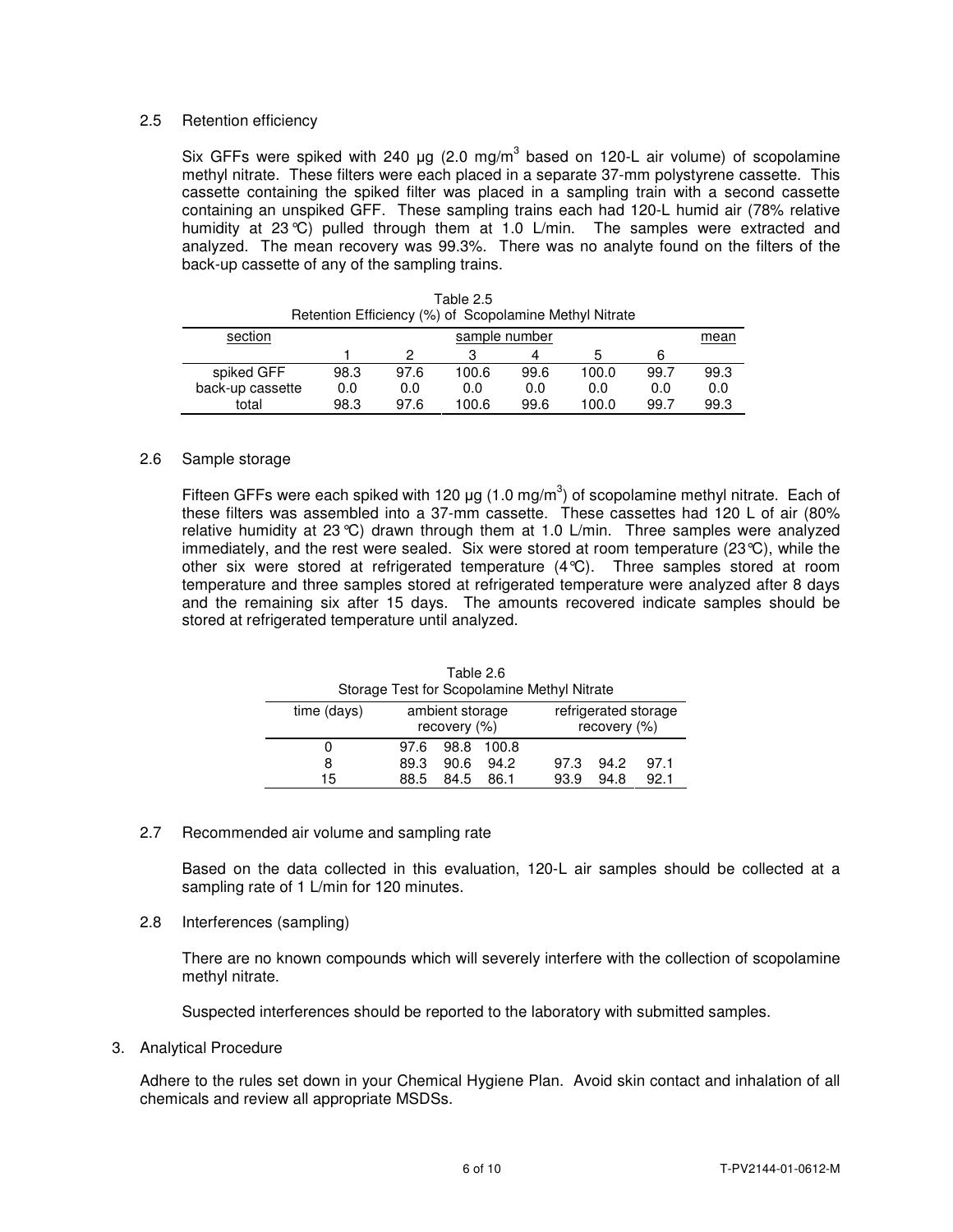# 3.1 Apparatus

A liquid chromatograph equipped with a UV detector. A Waters 600 Controller and Pump, with a Waters 2487 Dual λ Absorbance Detector, and a Waters 717 plus Autosampler was used for this evaluation. An Eclipse XDB-C18 3.5µm 150 × 4.6-mm column (Agilent Wilmington, DE) was used in this evaluation.

 An electronic integrator or other suitable means of measuring LC detector response. A Waters Empower 2 Data System was used in this evaluation.

Glass vials with PTFE-lined caps. In this evaluation 4-mL vials were used.

 A dispenser capable of delivering 3.0 mL of extracting solvent to prepare standards and samples. If a dispenser is not available, a 3.0-mL volumetric pipet can be used.

Class A volumetric flasks - 10-mL and other convenient sizes for preparing standards.

Class A volumetric pipets for making analytical standards.

Calibrated 10-µL syringe for preparing standards.

Micro-analytical balance capable of weighing to at least 0.01 mg. An Ohaus Galaxy 160D balance was used in this evaluation.

A mechanical shaker. An Eberbach mechanical shaker was used in this evaluation.

 Optional: Centrifuge for spinning down the particles of the glass fiber filters in samples. An International Equipment Company Centra CL3 centrifuge was used in this method.

3.2 Reagents

Scopolamine methyl nitrate [CAS no. 6106-46-3], reagent grade. Sigma-Aldrich 99%+ (lot no. 055K1425) was used in this evaluation.

Methanesulfonic acid [CAS no. 75-75-2], reagent grade. Acros 99% (lot no. A016643201) was used in this evaluation.

Acetonitrile [CAS no. 75-05-8], HPLC grade. Sigma-Aldrich 99%+ (lot no. 08995CE) was used in this evaluation.

 DI water, 18 MΩ-cm. A Barnstead NanoPure Diamond system was used to purify the water for this evaluation.

The extraction solvent solution was 20 mM methanesulfonic acid in DI water. This was prepared by placing 1.3 mL of methanesulfonic acid in a 1.0 liter flask and bringing it up to the mark with DI water.

 The mobile phase solution was 80:20 of 10 mM methanesulfonic acid:acetonitrile. Prepare the eluent by placing 400 mL of 20 mM methanesulfonic acid and 400 mL of DI water into a 1-L volumetric cylinder, and then add acetonitrile up to the 1-L mark. Transfer the solution to the mobile phase container of the LC. Degas the eluent before use. The eluent was degassed with house vacuum and an ultrasonic bath in this evaluation.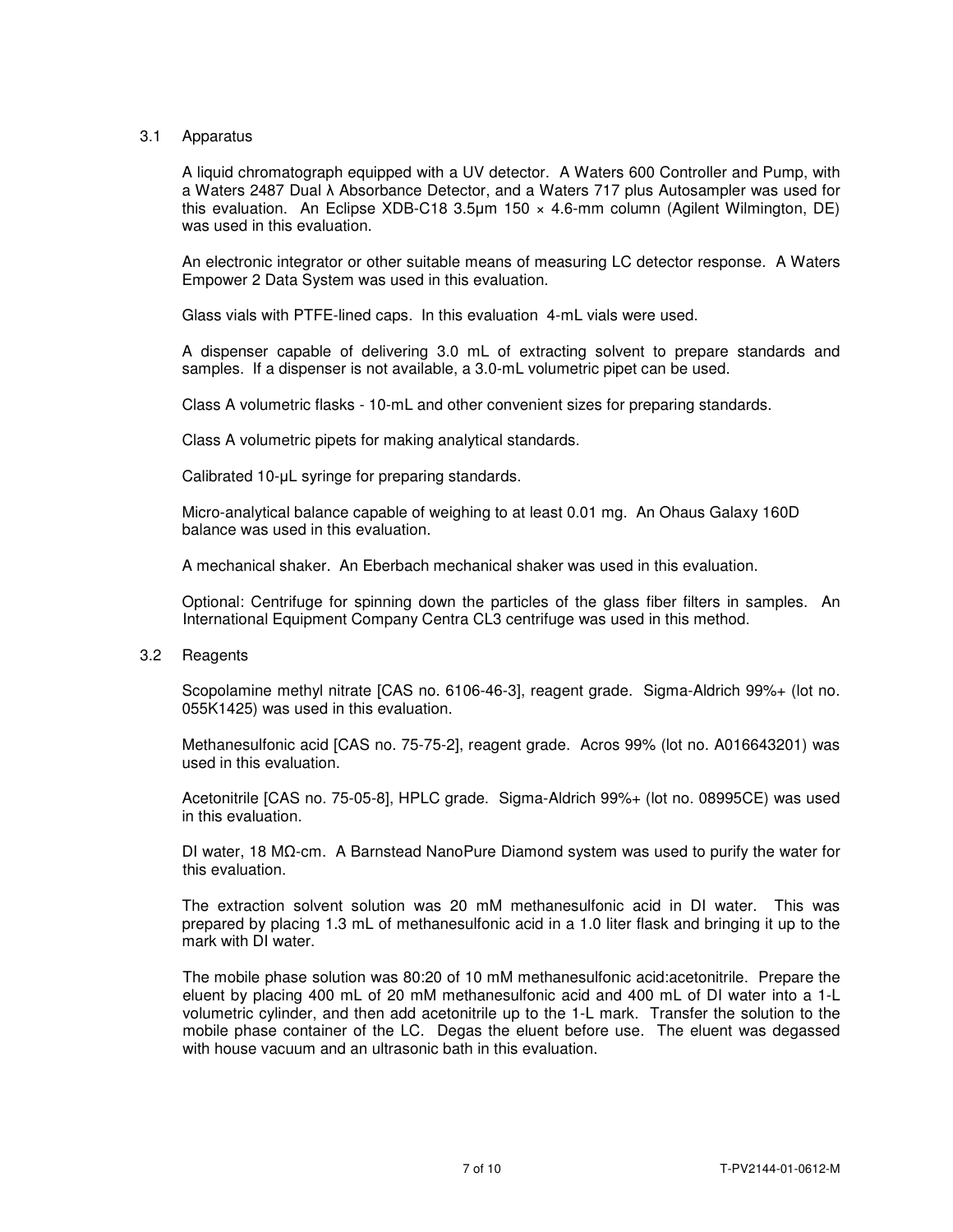### 3.3 Standard preparation

Prepare stock standards by weighing out known amounts of scopolamine methyl nitrate into volumetric flasks and diluting with the extraction solvent. Dilutions of the stock standard are made with the extraction solvent to cover the range of 0.1 to 250 µg/sample.

Bracket sample concentrations with standard concentrations. If, upon analysis, sample concentrations fall outside the range of prepared standards, prepare and analyze additional standards to confirm instrument response, or dilute high samples with extraction solvent and reanalyze the diluted samples.

#### 3.4 Sample preparation

 Remove the GFF from the cassette and carefully transfer each filter to a separate labeled 4-mL vial. Wipe the interior walls of the cassette with a GFF wetted with a drop of DI water and place it into a separate labeled 4-mL vial. Prepare and analyze a blank wipe sample.

Add 3.0 mL of extraction solvent to each vial using the same dispenser as used for preparation of standards.

Immediately seal the vials with PTFE-lined caps, and shake the vials on a shaker for 30 minutes. Allow the vials to settle for 3 hours or spin them down on a centrifuge for 5 min at 2500 rpm.

#### 3.5 Analysis

Liquid chromatography conditions:



150

1

scopolamine methyl nitrate. [Key:  $1 =$  nitrate,  $2 =$ methylscopolamine]

Peak areas are measured by an integrator or other suitable means.

An external standard (ESTD) calibration method is used. A calibration curve can be constructed by plotting response of standard injections versus micrograms of analyte per sample. Bracket the samples with freshly prepared analytical standards over the range of concentrations.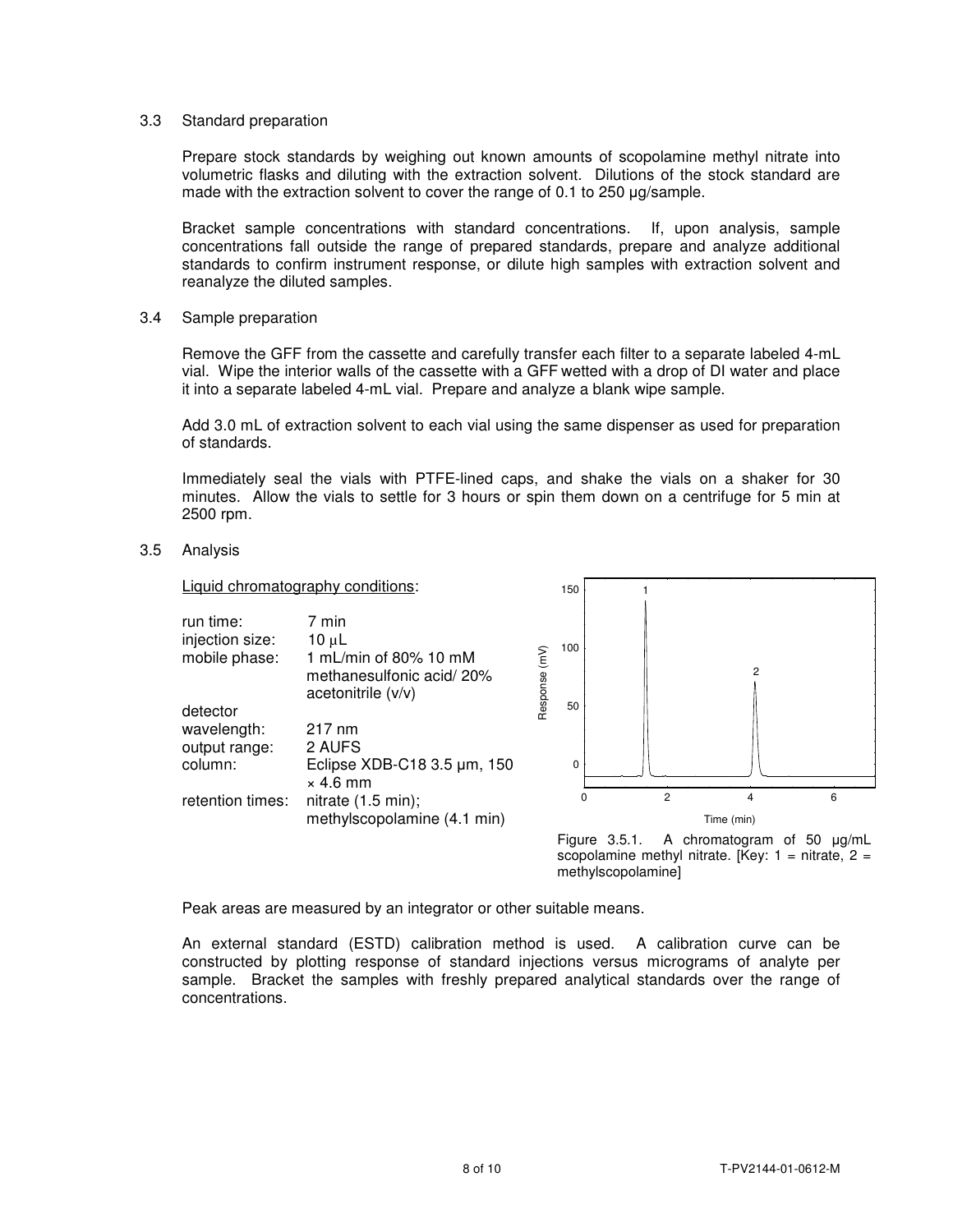

Figure 3.5.2 Calibration curve for scopolamine methyl nitrate as methylscopolamine.  $(y = 2567x -$ 846)

The standard error of estimate was determined from the linear regression of data points from standards over a range that covers 0.25 to 2 times the TWA target concentration. Calibration curves were constructed and shown in Section 3.5 from the three injections each of five standards. The standard error of estimate of the calibration curve is 1.21 µg/sample for methylscopolamine.

|  | Table 3.5.1 |  |  |  |  |
|--|-------------|--|--|--|--|
|  |             |  |  |  |  |

Instrument Calibration for Scoplamine Methyl Nitrate (as Methylscopolamine)

| standard concn | x OSHA | area counts |        |        |  |  |  |  |
|----------------|--------|-------------|--------|--------|--|--|--|--|
| (µg/sample)    | PFI    |             | (uV·s) |        |  |  |  |  |
| 30             | 0.25   | 76224       | 76134  | 76203  |  |  |  |  |
| 60             | 0.5    | 152021      | 151982 | 152123 |  |  |  |  |
| 120            | 1.0    | 307132      | 307002 | 306982 |  |  |  |  |
| 180            | 1.5    | 465062      | 465132 | 465223 |  |  |  |  |
| 240            | 2.0    | 612808      | 612789 | 612923 |  |  |  |  |

#### 3.6 Interferences (analytical)

 Any compound that produces a LC response and has a similar retention time as the analyte is a potential interference. If potential interferences were reported, they should be considered before samples are extracted. Generally, chromatographic conditions can be altered to separate an interference from the analyte.

When necessary, the identity or purity of an analyte peak can be confirmed by GC-mass spectrometry.